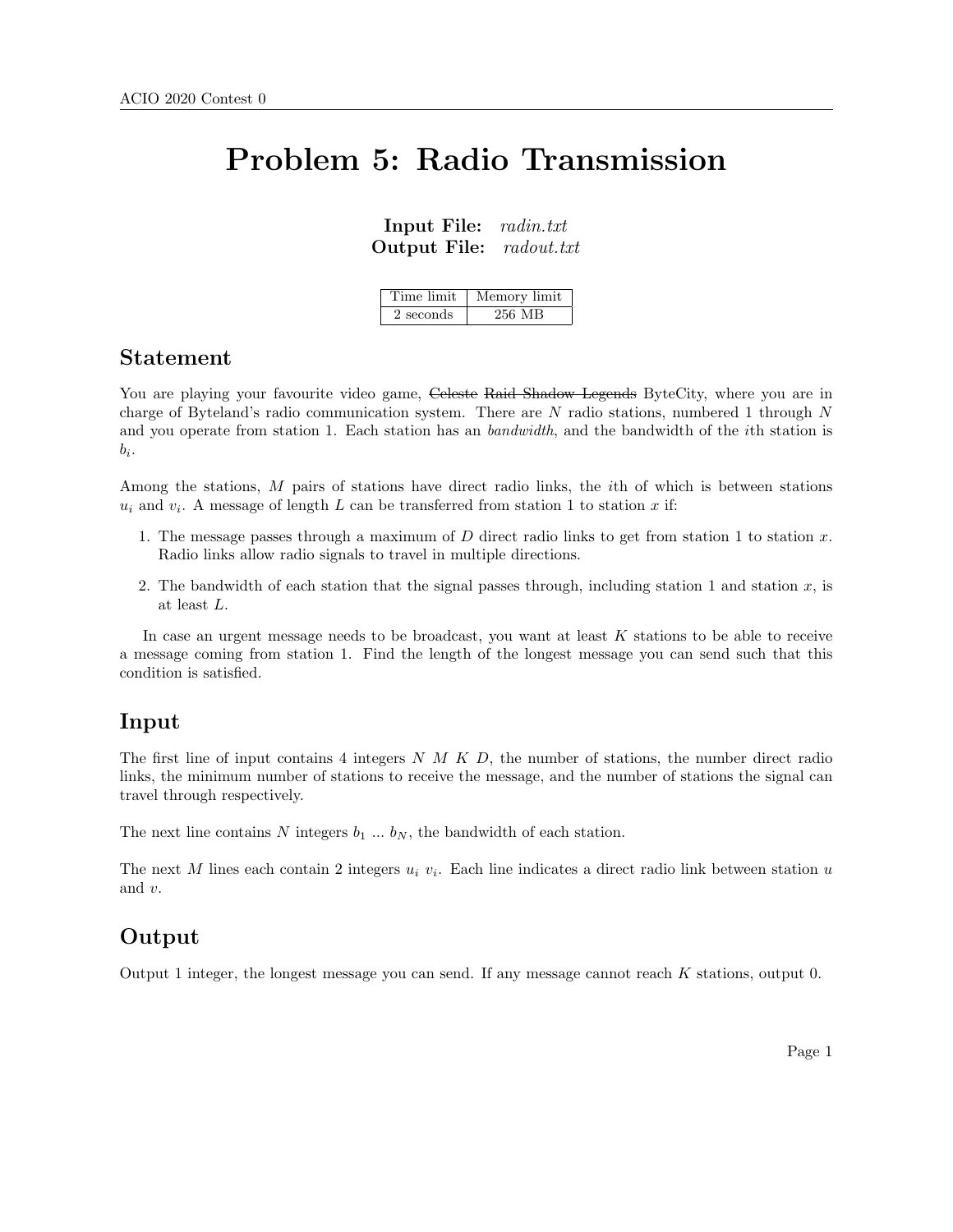# Sample Input 1

Sample Output 1

Sample Output 2

Sample Output 3

7

5

0

### Sample Input 2

#### Sample Input 3

3 1 3 3 5 6 11 1 2

# Explanation



In all the images, each circle represents a radio station, the numbers inside each circle represent the station's number, and the number above the radio station represents its bandwidth. Lines are drawn in between pairs of radio stations with a direct radio link. Nodes outlined in red are nodes that can receive